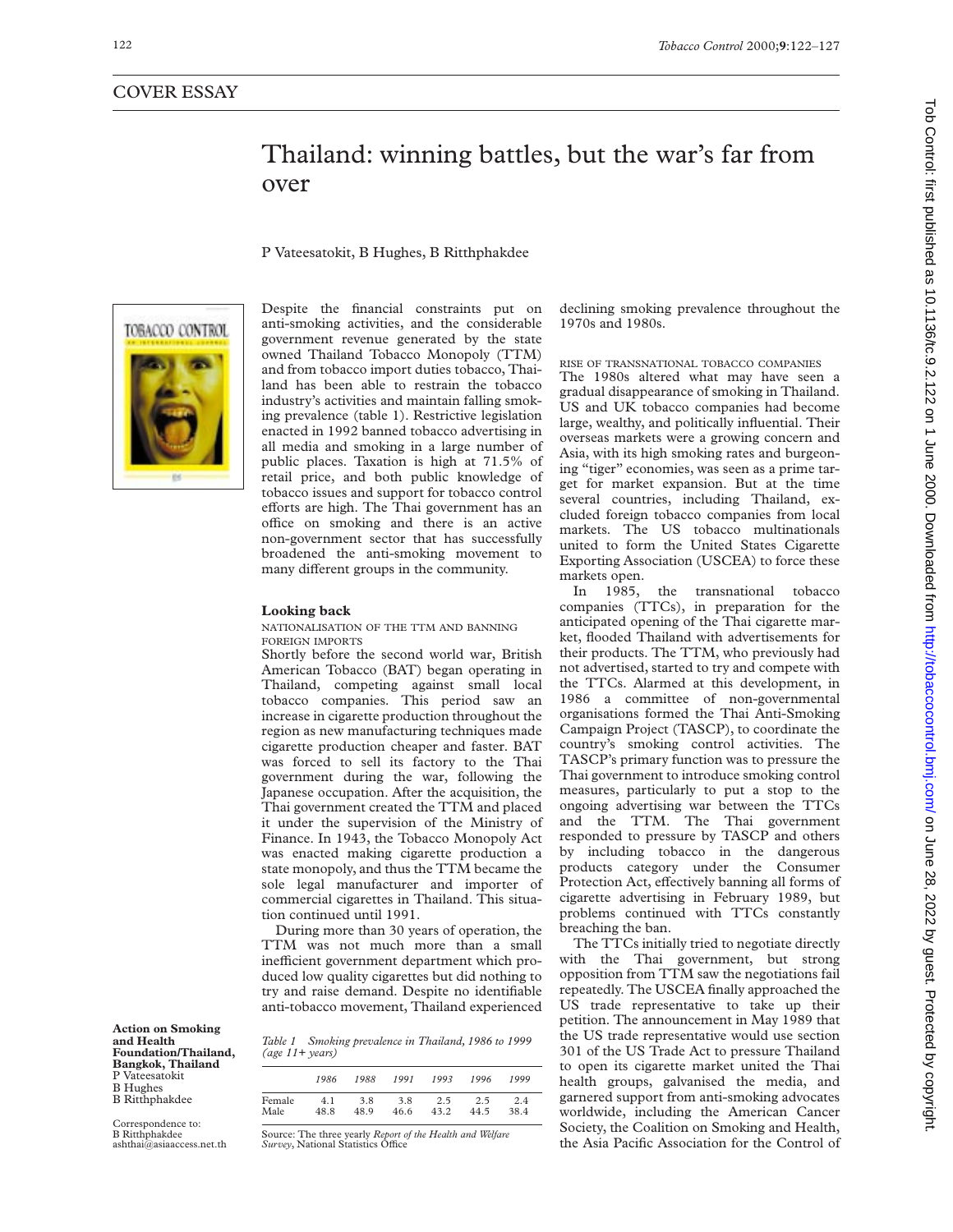

*Figure 1 Examples of Thai health promotion posters (also cover picture)*

Tobacco (APACT), the Union International Contre le Cancer (UICC), the World Health Organization, and others. Their activities built public support in both Thailand and the US against the US trade representative using section 301 to coerce the Thai government to open its market.

## DISPUTE REFERRED TO GATT

Bilateral negotiations between Thailand and the US failed to resolve the dispute because the US based TTCs requested that Thailand repeal its law banning tobacco advertising, and wanted Thailand to exempt tobacco from import duty, similar to deals struck in other Asian markets also opened using section 301. Owing to public pressure on the US trade representative, the case was referred to the General Agreement on Tariffs and Trade (GATT)—now the World Trade Organisation—for dispute settlement. This case was the first cigarette trade dispute which went before the GATT panel, and its outcome would set an important precedent for future tobacco trade.

During the case Thailand stressed the unique nature of tobacco products and used the GATT preamble as the basis of its argument. Thailand claimed that the production and consumption of tobacco undermined the very objectives of GATT, which aimed to: "raise the standard of living; ensure full employment and a large and steadily growing volume of real income and effective demand; develop the full use of the resources of the world; and expand the production and exchange of goods."

Thailand stressed that increased competition in cigarette trade would result in increased consumption, more sickness, and premature deaths. The WHO made submissions and sent representatives to appear before the GATT panel in support of Thailand's position.

In adjudicating the case, the GATT panel accepted that smoking constituted a serious risk to human health, but ruled that Thailand's import ban was not justified. However, it also said that Thailand could maintain the law banning advertising and promotion and could introduce other tobacco control measures as long as they were applied to domestic and imported products equally. In line with this decision the Thai government lifted the import ban in 1990 and legal exports of cigarettes to Thailand commenced in 1991.

## TOBACCO CONTROL LEGISLATION INTRODUCED

Immediately after the Thai market was pried open the TTCs began efforts to block the incoming legislation. However, people were still angry about the section 301 case and powerful public sentiment against the TTCs enabled the passing of two key pieces of legislation: the 1992 Tobacco Products Control Act and the 1992 Non-Smokers' Health Protection Act, with no concessions given to the industry. While the industry had won the right to sell their products in Thailand, Thailand had proved in the GATT courts that they had a right to severely restrict the environment in which those sales could occur.

In subsequent years, health activists succeeded in further strengthening these laws via ministerial regulations. Warnings were strengthened in size and prominence, and smoke free areas were expanded. In 1995 tax on tobacco was raised from 55% to 60% of retail price, and has been increased annually ever since. In October 1999 the tax was raised again to 71.5%.

#### **Looking forward: present dilemmas and future challenges**

In the five years following the 1992 Acts the industry kept a comparatively low profile in Thailand. New situations called for new tactics and while the section 301 case succeeded in opening the Thai market, clearly further strong arm tactics so soon after the case would have received extremely negative press. During the mid to late 1990s the foreign tobacco industry introduced policy stealth to defeat Thai legislation. They continued backroom efforts to try and "delete, delay or diminish" the regu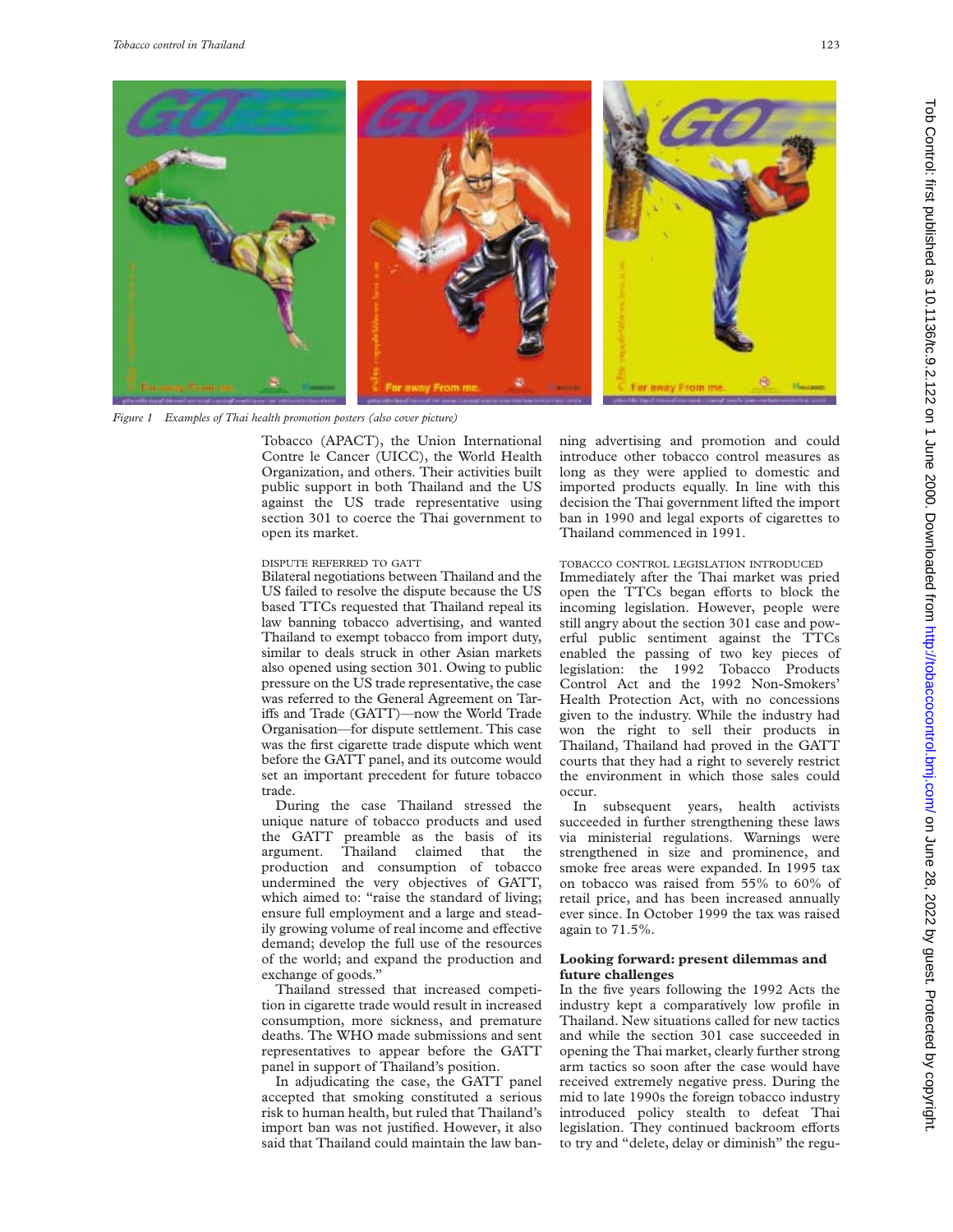lations emanating from the 1992 laws, and began efforts to gently undermine others.

This approach did not bring the increases in market share the foreign companies had anticipated. The ban on advertising, a weak distribution system, and high taxes had successfully kept their market share down. The 1997 "Asian crisis" offered a good opportunity for the industry to move more quickly to increase their activities and push the government to see what it could get away with.

From 1997, Thailand saw a significant escalation in product promotion, specifically shopfront and point-of-sale advertising. Tobacco companies started retailer incentive schemes and have been massively price discounting. They have continued their political manoeuvring and have been strategically placing themselves in the region to take advantage of the Association for South-East Asian Nations (ASEAN) free trade area. In many ways the year 2000 is seeing Thailand re-emerge as a battleground for the right to control tobacco and protect people's health from tobacco.

Despite claims to the contrary, foreign governments, particularly the US and Japan, have been aiding the tobacco industry in pushing their agenda in Thailand. A recent example of industry pressure being placed on Thailand with the help of their governments is the ingredient disclosure dispute.

The US government's role in supporting the tobacco industry is long and significant so health advocates where happily surprised when, in 1997, the US Congress passed the Doggett amendment which states in part "None of the funds provided by this Act shall be available to promote the sale or export of tobacco or tobacco products, or seek the reduction or removal by any foreign country of restrictions on the marketing of tobacco or tobacco products, except for restrictions which



*pack warning about male sexual impotence*



*Figure 3 Efforts were made to publicise the new health warnings by distributing press ads and posters such as this one.*

are not applied equally to all tobacco or tobacco products at the same type." <sup>1</sup> And when, in early 1998, President Clinton issued a directive to US embassies to implement the law many began to feel that the US had finally come round. But in Thailand at least, it fell flat on its face at the first hurdle. Throughout 1998 and 1999 the US trade representative, along with other embassies, acted on the behalf of tobacco companies to lobby the Thai government to drop its cigarette ingredients disclosure regulation. This regulation had been approved in principle by the Thai Cabinet in May 1995, but its implementation had been constantly delayed owing to strong opposition from the TTCs aided by their respective governments.

The ingredients disclosure dispute illustrated both the companies' unwillingness to accept tobacco control regulations, even if equally applicable to all producers, and their disrespect for Thai laws that regulate their behaviour. The companies petitioned cabinet ministers directly and through diplomatic attaches to have the regulation dropped or weakened, and when it became clear that the government would not bend, Philip Morris and BAT blatantly refused to comply with the ministerial regulation. They justified their objections by saying that the regulation would jeopardise the confidentiality of their trade secrets and breach the World Trade Organisation's agreement on trade related aspects of intellectual property rights. 2

In February 1998, after years of wrangling, the Thai government finally succeeded in getting all producers to comply with the regulation and reveal the ingredients of their cigarettes to the Ministry of Health, but not before public statements by the ministry that it Figure 2 Thailand was the first nation to introduce a **Figure 2 Pack was the information** confidential. *Fack warning about male sexual impotence* **a** *Would* **Reep** the information confidential.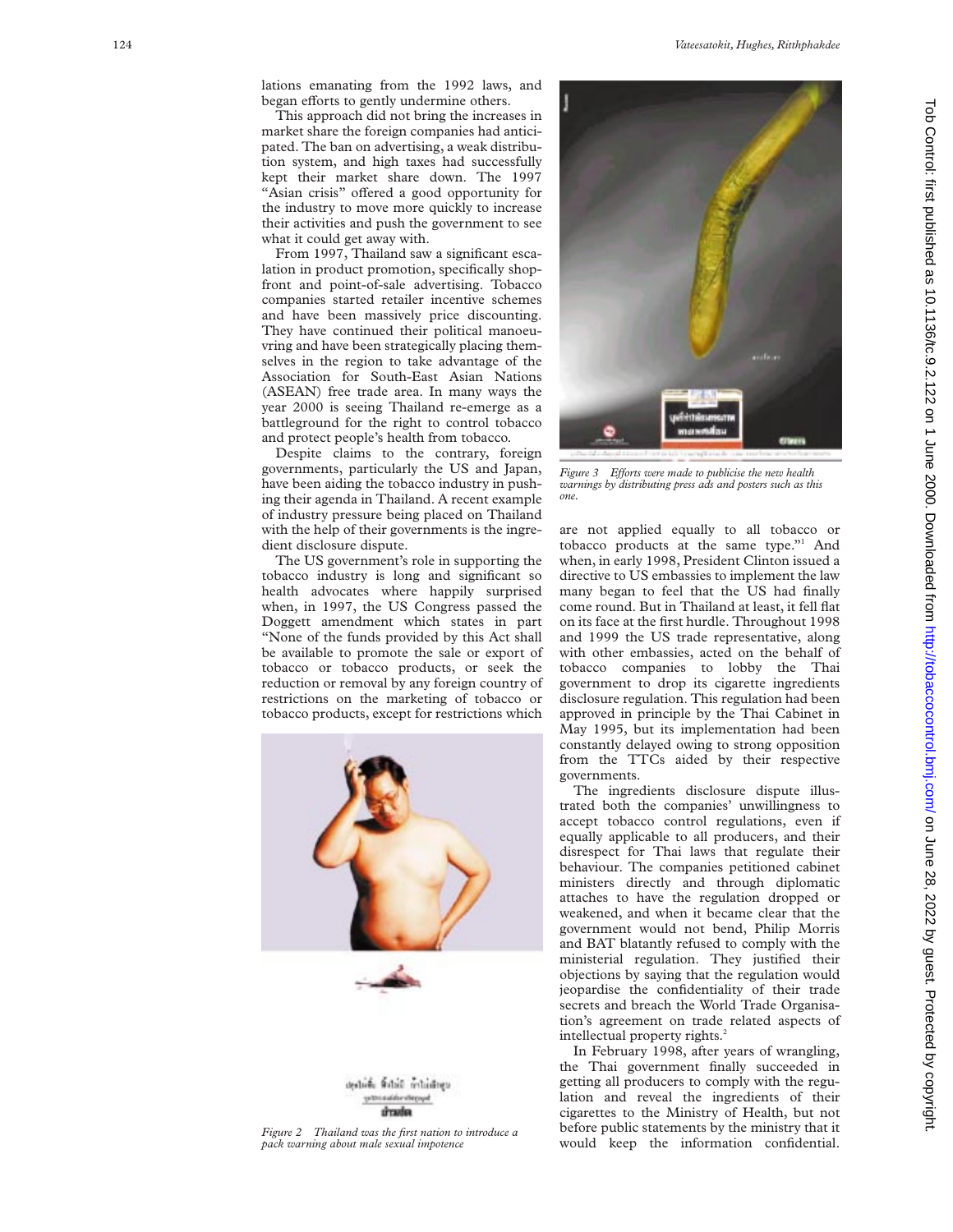Despite the Health Ministry's promises not to release this information publicly, they remain fully within their legal rights to do so. The ministry may have finally gained the information, but without publicly revealing the contents the regulation is of no use to health activists or consumers.

#### ADVERTISING

The 1992 Tobacco Products Control Act outlawed most types of promotion and has been reasonably well enforced, with none of the billboards, free samples or TV and radio advertising seen in neighbouring countries. But since 1997 point-of-sale advertising has become bigger, glossier, and more prevalent than ever before. Large cabinets emblazoned with distinctive brand colours and sometimes graphics are provided free to retailers. Newer models incorporate shelves where retailers can place other goods for sale. Interviews with shopkeepers have revealed that suggestions on how to paste cartons in glass walled shops to create outdoor advertising are also offered. Lack of knowledge about restrictions on point of sale advertising, together with a lack of enforcement by public health officers and a rapid expansion in the number of distributors of foreign tobacco brands, has led to this rapid increase in prominence.

Also of concern is the amount of indirect marketing, particularly brand stretching, which has increased notably since the mid-1990s, most prominent being Camel Trophy clothing. Camel Trophy clothes are sold in up-market department stores and in special Camel Trophy shops. Camel Trophy stickers are fixed to most four wheel drive vehicles in Thailand and the company has close connections with off road activities, including the promotion of Camel Trophy clothes in off road magazines and a high profile at 4×4 events. In this the TTCs are not only taking advantage of lax enforcement but also of legislative loopholes that do not forbid the use of minimally altered tobacco brand names and images.

#### PRICE CUTTING

While new advertising methods are a threat to the integrity of Thai tobacco control laws, it is the TTCs' pricing policy which is mostly responsible for the spectacular rise in their market share in the past few years. Foreign cigarette producers have slashed prices to build up market shares. Subsequently there has been a convergence of retail prices for foreign and

domestic cigarettes. While foreign cigarettes are still more expensive, the difference today is only marginal.

One way they have done this is by introducing cheaper brands. For example, Philip Morris has introduced L&M as a cheaper version of Marlboro. They have also cut their profits in the hope that short term losses will be made up in long term increases in market share. Brands L&M, London, More, and John Player Special have a declared value of 31 Baht (US\$0.81) (Excise Department), but they retail for as low as 27 Baht (\$0.71).

The Thai government has taken action on what is seen as virtually dumping, by raising the cost insurance freight price by 20–50% for foreign cigarettes; the impact of this move has yet to be seen. So serious is the problem that the Customs Department has set up a unit to investigate any underpricing that may be occurring.

The TTCs have been absorbing tax increases rather than passing them on to consumers for a number of years now, and this practice is now also being used by the TTM (table 2). These price cutting tactics are undermining the use of taxation on reduce tobacco consumption.

### RETAILER INCENTIVE PROGRAMMES

Retailer incentive programmes are often ignored by tobacco control activists but the effect of these programmes in getting retailers to display point of sale advertising and to promote tobacco is considerable. These programmes have also been very influential in gaining a greater market share for foreign tobacco companies. TTCs are offering significantly higher margins to retailers than is the TTM. With a margin of 3 Baht (\$0.08) and other promotional campaigns introduced by foreign producers, retailers can earn about 5 Baht (\$0.13) per pack from foreign cigarettes compared to a paltry 2.30 Baht (\$0.06) from sales of TTM brands. These "promotional campaigns" include offering retailers 11 cartons for the price of  $10<sup>3</sup>$ . These incentives have greatly expanded the distribution network of foreign producers.

# ASEAN FREE TRADE AGREEMENT AND TOBACCO The 1999 World Bank report on tobacco noted

that: "the removal of trade barriers tends to introduce greater competition that results in lower prices, greater advertising and promotion, and other activities that stimulate

*Table 2 TTM and foreign cigarette sales and tax revenue in Thailand*

| Years | Sales of TTM brands<br>(in millions of packs) | Sales of foreign brands<br>(in millions of packs) | Taxes a %<br>of retail price | Tax revenue<br>(million \$US) | Market share<br>of TTM $(%)$ | Market share<br>of $TTCs$ $(\%)$ |
|-------|-----------------------------------------------|---------------------------------------------------|------------------------------|-------------------------------|------------------------------|----------------------------------|
| 1990  | 1941                                          | $\star$                                           | 55                           | 369                           | 100                          |                                  |
| 1991  | 1942                                          | 12                                                | 55                           | 430                           | 99.4                         | 0.6                              |
| 1992  | 1983                                          | 51                                                | 55                           | 418                           | 97.5                         | 2.5                              |
| 1993  | 2065                                          | 60                                                | 55                           | 415                           | 97.9                         | 2.9                              |
| 1994  | 2258                                          | 71                                                | 60                           | 541                           | 96.9                         | 3.1                              |
| 1995  | 2100                                          | 71                                                | 62                           | 561                           | 96.7                         | 3.3                              |
| 1996  | 2373                                          | 77                                                | 68                           | 652                           | 96.9                         | 3.2                              |
| 1997  | 2316                                          | 100                                               | 68                           | 805                           | 95.7                         | 4.3                              |
| 1998  | 1786                                          | 165                                               | 70                           | 776                           | 90.8                         | 9.2                              |
| 1999  | 1569                                          | 241                                               | 71.5                         | 722                           | 84.6                         | 15.4                             |

Source: Excise Department of Thailand US\$1 = 37 Baht.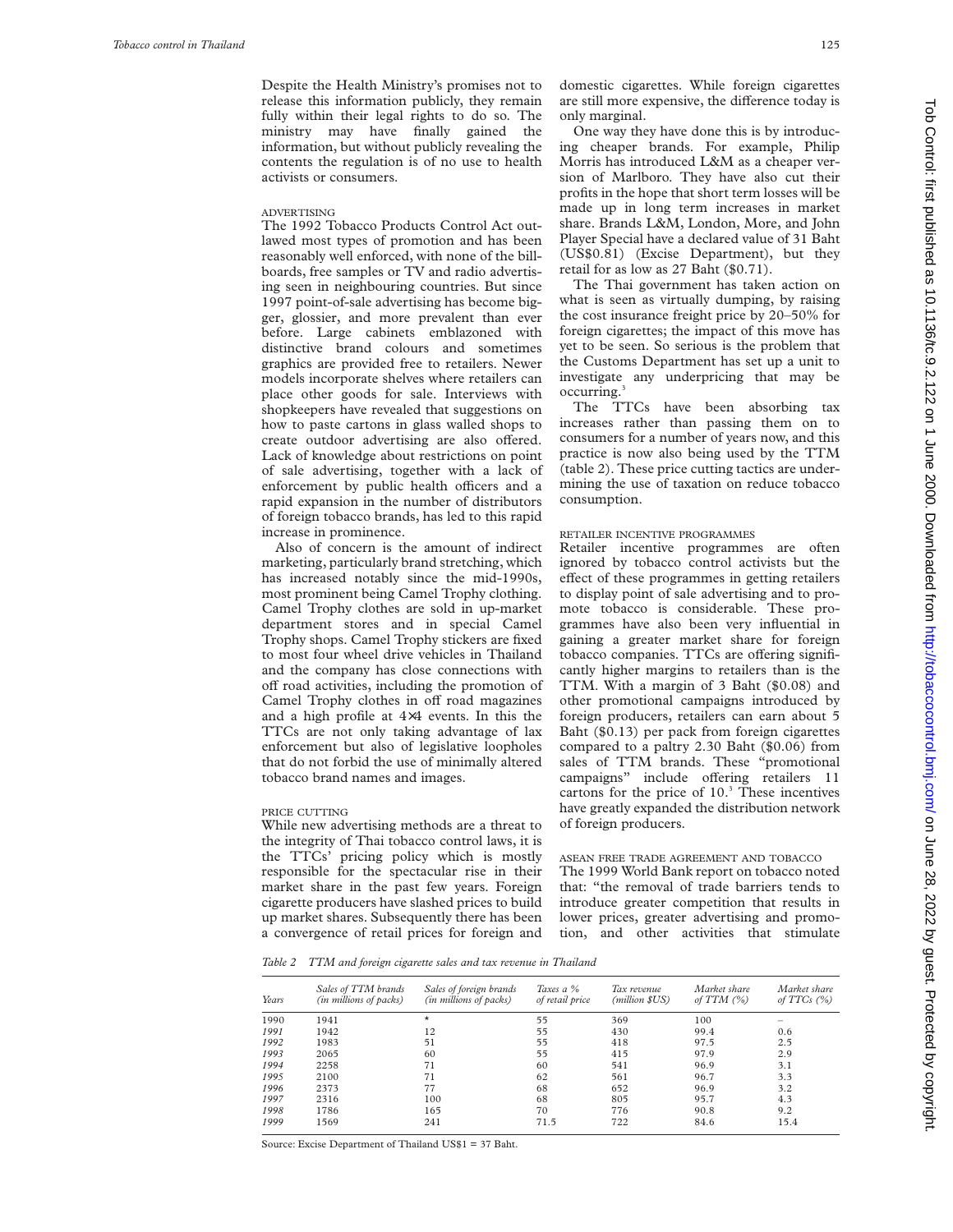

*Figure 4 "Smoking gun"—Thai health promotion poster warning of the dangers to children from second hand smoke*

demand." <sup>4</sup> The implementation of the ASEAN Free Trade Agreement (AFTA) was a core decision of the 1992 ASEAN declaration. AFTA aimed to encourage more trade between member states by committing members to the removal of obstacles to free trade among member states, including the abolition of high tariffs or taxes on traded goods and the scrapping of quantitative restrictions and other non-tariff barriers that limit the entry of imports. While allowing for countries to exclude some products from the agreement, Thailand has not presently moved to exclude tobacco. The agreement is set to produce an extremely advantageous trading environment for the tobacco industry, with fewer restrictions for those companies operating in the ASEAN region. Some research has predicted that tobacco will in fact be one of the chief beneficiaries of the AFTA scheme. There is an urgent need to investigate this issue further and to push for tobacco to be completely excluded from the agreement.

All of the major tobacco companies have carefully positioned themselves in the region to ensure that they benefit from the agreement. Foreign cigarette makers now operate in most of the member states manufacturing cigarettes via joint ventures and direct investment.

In addition to manufacturing there is movement by some companies, particularly Philip Morris, to work with tobacco farmers as well. Philip Morris is currently working with Thai and Malaysian tobacco growers to improve tobacco leaf quality. If the industry is able to secure a local (ASEAN) source of tobacco benefits from AFTA for the tobacco industry will be even greater.

If AFTA goes ahead as planned, Thailand may see significant drops in the price of regionally produced cigarettes and higher profits for the tobacco industry. The agreement will undermine the pricing measures (taxation) taken by the Thai government to control tobacco use, and since the impact of taxation is most effective for young people the agreement is likely to produce an increase in the number of young smokers. 5

The Thai market, with a large population, high male smoking rates, and a burgeoning middle class, is of particular interest to tobacco multinationals. It has the potential to be a leading consumer of foreign cigarettes. To date successful tobacco control measures have

limited the industry's success, but AFTA is set to challenge this control.

#### TTM : PRIVATISATION AND TRANSFORMATION

The TTM has been an important factor in Thailand's success in keeping tobacco consumption down. The state owned corporation epitomises the style of management which Judith Mackay described thus: " . . . in general, traditional monopolies in the developing countries don't deny health evidence against smoking, don't advertise, market or promote their cigarettes, and don't obstruct government action. In these three ways, they are diametrically different to the transnational tobacco companies." <sup>6</sup> But Thai tobacco control activists fear that the days of a benign TTM may be numbered as a significant decline in TTM sales and the threat of further TTC competition caused by AFTA push the TTM to be increasingly competitive.

Foreign tobacco companies have been looking for a chance to enter into a joint venture with the TTM for many years, and AFTA makes such a prospect an even greater prize. In 1999 the IMF seemed to be about to hand this prize over to the tobacco industry when they placed privatisation as one of the conditions attached to their "economic bailout" package for Thailand. <sup>7</sup> The TTM was one of the state enterprises being considered for partial or full privatisation. Philip Morris, RJ Reynolds International (now owned by Japan Tobacco), and BAT all held talks with the TTM as they vied for the coveted prize of a special agreement with the TTM.

An upturn in the economy and strong public opposition to privatisation has seen the threat of privatisation diminish considerably, with the Finance Ministry publicly stating that they had no plans to privatise the TTM because of health considerations. However, the TTM is



*Figure 5 Thai health promotion poster targeting the female smoker*